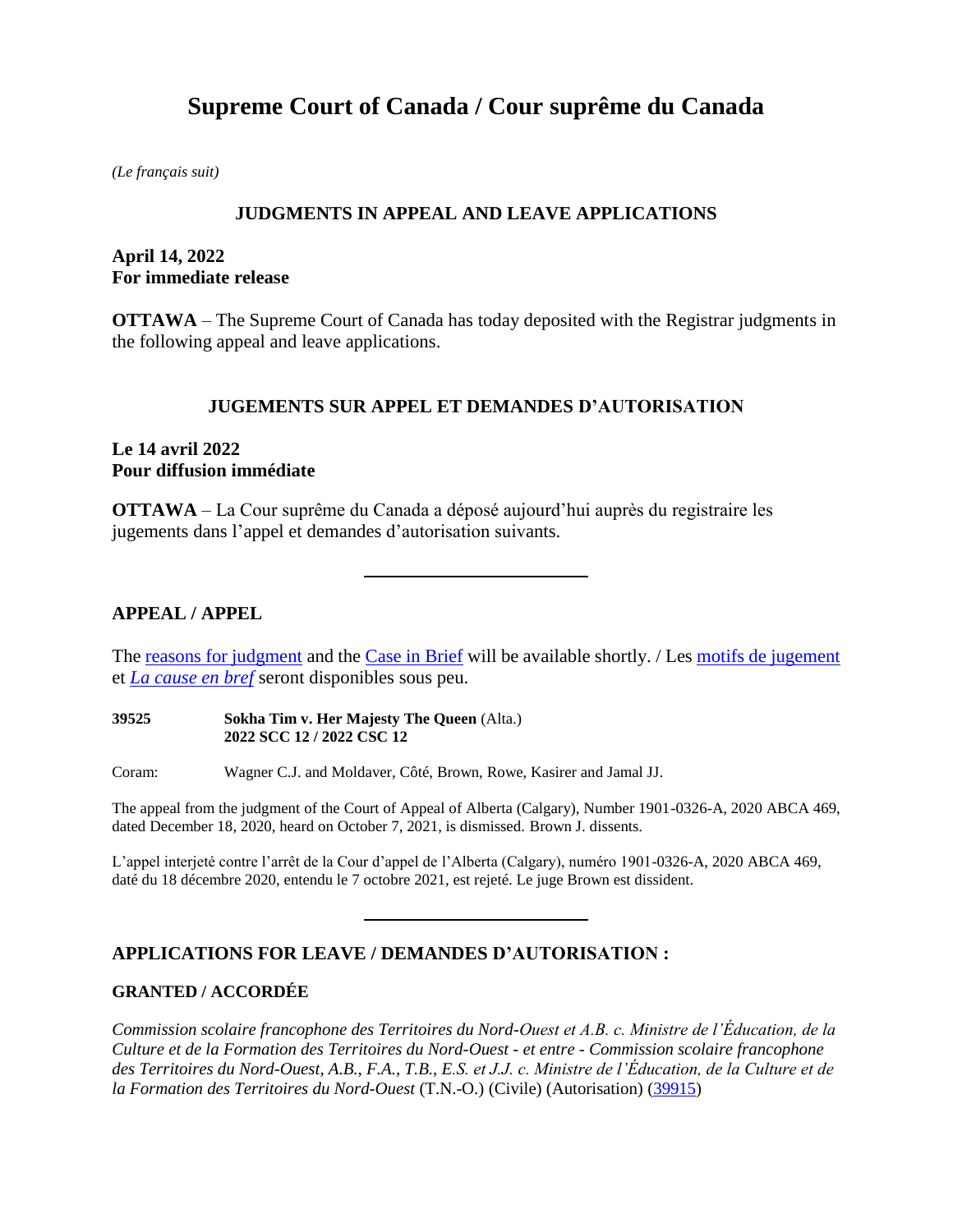La requête pour présenter de nouveaux éléments de preuve est accueillie. La demande d'autorisation d'appel de l'arrêt de la Cour d'appel des Territoires du Nord-Ouest, numéros A-1-AP-2019-000006 et A-1-AP-2020-000009, 2021 TNOCA 8, daté du 1<sup>er</sup> septembre 2021, est accueillie avec dépens suivant l'issue de la cause.

The motion to adduce new evidence is granted. The application for leave to appeal from the judgment of the Court of Appeal for the Northwest Territories, Numbers A-1-AP-2019-000006 and A-1-AP-2020-000009, 2021 NWTCA 8, dated September 1, 2021, is granted with costs in the cause.

#### **DISMISSED / REJETÉES**

*Tyler Cousineau v. Attorney General of Ontario and Person in Charge of Waypoint Centre for Mental Health Care* (Ont.) (Criminal) (By Leave) [\(39983\)](https://www.scc-csc.ca/case-dossier/info/sum-som-eng.aspx?cas=39983)

The application for leave to appeal from the judgment of the Court of Appeal for Ontario, Number C68885, 2021 ONCA 760, dated October 27, 2021, is dismissed.

La demande d'autorisation d'appel de l'arrêt de la Cour d'appel de l'Ontario, numéro C68885, 2021 ONCA 760, daté du 27 octobre 2021, est rejetée.

*Wiseau Studio, LLC, Tommy Wiseau d.b.a. Wiseau-Films v. Richard Harper, Fernando Forero McGrath, Martin Racicot d.b.a. Rockhaven Pictures, Room Full of Spoons Inc., Parktown Studios Inc. and Richard Stewart Towns* (Ont.) (Civil) (By Leave) [\(39765\)](https://www.scc-csc.ca/case-dossier/info/sum-som-eng.aspx?cas=39765)

The application for leave to appeal from the judgment of the Court of Appeal for Ontario, Number C68580, 2021 ONCA 396, dated June 7, 2021, is dismissed with costs.

La demande d'autorisation d'appel de l'arrêt de la Cour d'appel de l'Ontario, numéro C68580, 2021 ONCA 396, daté du 7 juin 2021, est rejetée avec dépens.

*Attorney General of Nova Scotia representing Her Majesty the Queen in Right of the Province of Nova Scotia (including the Minister of Community Services and the Minister of Health and Wellness) v. Disability Rights Coalition - and - Nova Scotia Human Rights Commission, J. Walter Thompson, Q.C., sitting as a Board of Inquiry* (N.S.) (Civil) (By Leave) [\(39951\)](https://www.scc-csc.ca/case-dossier/info/sum-som-eng.aspx?cas=39951)

The application for leave to appeal from the judgment of the Nova Scotia Court of Appeal, Number CA 486952, 2021 NSCA 70, dated October 6, 2021, is dismissed with costs to the Disability Rights Coalition.

La demande d'autorisation d'appel de l'arrêt de la Cour d'appel de la Nouvelle-Écosse, numéro CA 486952, 2021 NSCA 70, daté du 6 octobre 2021, est rejetée avec dépens en faveur de l'intimée, Disability Rights Coalition.

*Saïd Boukendour c. Syndicat des professeures et des professeurs de l'Université du Québec en Outaouais – CSN et Université du Québec en Outaouais - et - Procureur général du Québec* (Qc) (Civile) (Autorisation) [\(39961\)](https://www.scc-csc.ca/case-dossier/info/sum-som-fra.aspx?cas=39961)

La demande d'autorisation d'appel de l'arrêt de la Cour d'appel du Québec (Montréal), numéro 500-09-029551-215, 2021 QCCA 1381, daté du 16 septembre 2021, est rejetée avec dépens à l'Université du Québec en Outaouais.

The application for leave to appeal from the judgment of the Court of Appeal of Quebec (Montréal), Number 500-09- 029551-215, 2021 QCCA 1381, dated September 16, 2021, is dismissed with costs to l'Université du Québec en Outaouais.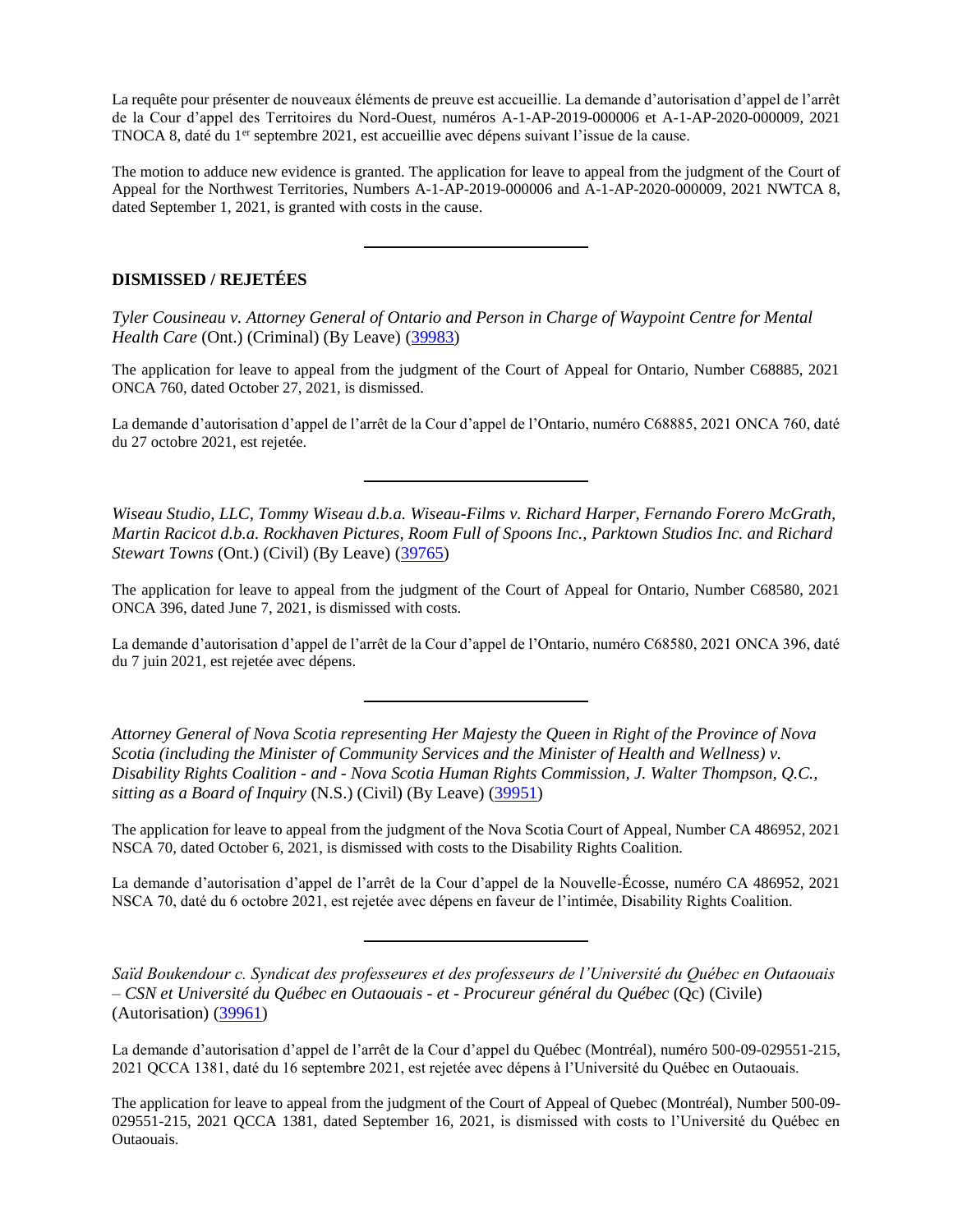*Yohan Murray c. Usiroyal inc. et Jacques Poulin - et - Denis Goulet, Guy Dufresne et Chantal Gaudreault* (Qc) (Civile) (Autorisation) [\(39988\)](https://www.scc-csc.ca/case-dossier/info/sum-som-fra.aspx?cas=39988)

La demande d'autorisation d'appel de l'arrêt de la Cour d'appel du Québec (Québec), numéro 200-09-010173-208, 2021 QCCA 1620, daté du 29 octobre 2021, est rejetée avec dépens en faveur des intimés.

The application for leave to appeal from the judgment of the Court of Appeal of Quebec (Québec), Number 200-09- 010173-208, 2021 QCCA 1620, dated October 29, 2021, is dismissed with costs to the respondents.

*André Legault c. Sa Majesté la Reine* (Qc) (Criminelle) (Autorisation) [\(39758\)](https://www.scc-csc.ca/case-dossier/info/sum-som-fra.aspx?cas=39758)

La requête en prorogation du délai de signification et de dépôt de la demande d'autorisation d'appel est accueillie. La demande d'autorisation d'appel de l'arrêt de la Cour d'appel du Québec (Québec), numéro 200-10-003620-197, 2021 QCCA 1188, daté du 26 juillet 2021, est rejetée.

The motion for an extension of time to serve and file the application for leave to appeal is granted. The application for leave to appeal from the judgment of the Court of Appeal of Quebec (Québec), Number 200-10-003620-197, 2021 QCCA 1188, dated July 26, 2021, is dismissed.

*Thomas Williams Rivers v. Corporation of the District of North Vancouver, Mount Seymour Little League Association, West Vancouver Little League Society, John Doe 1, John Doe 2, John Doe 3, John Doe 4, John Doe 5, John Doe 6, John Doe 7, John Doe 8, John Doe 9, John Doe 10, John Doe 11, John Doe 12, John Doe 13 and John Doe 14* (B.C.) (Civil) (By Leave) [\(39956\)](https://www.scc-csc.ca/case-dossier/info/sum-som-eng.aspx?cas=39956)

The application for leave to appeal from the judgment of the Court of Appeal for British Columbia (Vancouver), Number CA46946, 2021 BCCA 407, dated October 26, 2021 is dismissed with costs.

La demande d'autorisation d'appel de l'arrêt de la Cour d'appel de la Colombie-Britannique (Vancouver), numéro CA46946, 2021 BCCA 407, daté du 26 octobre 2021, est rejetée avec dépens.

*Adriana Horstein v. Anatoly Kats and Rachel Higgins* (Ont.) (Civil) (By Leave) [\(40010\)](https://www.scc-csc.ca/case-dossier/info/sum-som-eng.aspx?cas=40010)

The motion for an extension of time to serve and file the response to the application for leave to appeal is granted. The application for leave to appeal from the judgment of the Court of Appeal for Ontario, Number C68450, 2021 ONCA 293, dated May 6, 2021, is dismissed with costs.

La requête en prorogation du délai de signification et de dépôt de la réponse à la demande d'autorisation d'appel est accueillie. La demande d'autorisation d'appel de l'arrêt de la Cour d'appel de l'Ontario, numéro C68450, 2021 ONCA 293, daté du 6 mai 2021, est rejetée avec dépens.

*Estate of William Albin Herold, deceased v. Attorney General of Canada, Curve Lake First Nation, Hiawatha First Nation and Mississaugas of Scugog Island First Nation* (Ont.) (Civil) (By Leave) [\(39908\)](https://www.scc-csc.ca/case-dossier/info/sum-som-eng.aspx?cas=39908)

The application for leave to appeal from the judgment of the Court of Appeal for Ontario, Numbers C68393 and C68467, 2021 ONCA 579, dated August 24, 2021 is dismissed with costs to the respondents, Curve Lake First Nation, Hiawatha First Nation and Mississaugas of Scugog Island First Nation.